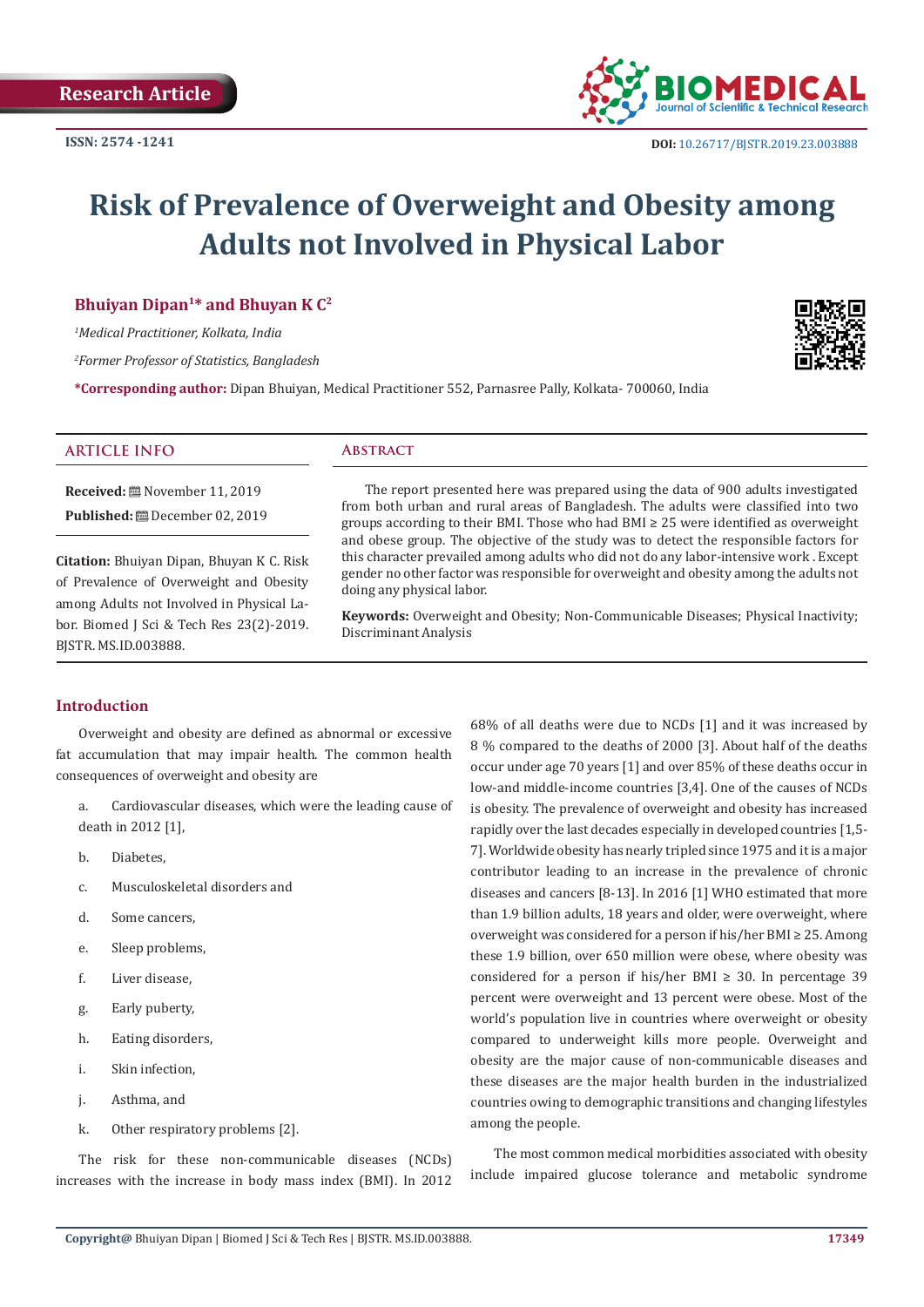[13,14]. Behavioral factors have significant effects on metabolic risk. The developing countries are facing high risk of obesity and its adverse consequences due to unhygienic food habit [ processed food from restaurant, energy-dense food, high-calorie food], sedentary activities [killing time by watching television or concentrating mind to handle smart mobile phone] and lifestyles [no physical labor, no physical exercise, non-involvement in out-door games, lack of health services or avoid the available health services due to negligence] [15]. The effect of diabetes mellitus includes long term damage, dysfunction and failure of various organs. It is also associated with health hazard such as gangrene, blindness, kidney failure [9,12,16] and with some others NCDs. According to different studies during 1995 – 2013 [17-22], it was noted that Asia and Eastern Pacific regions are particularly affected due to these diseases. Bangladesh belongs to these regions. In India more than 135 million individuals were affected by obesity. The prevalence of obesity varies due to age, gender, geographical environment, socioeconomic status, etc.

According to ICMR- INDIAB study 2015, prevalence rate of obesity varies from 11.8 % to 31.3% [15]. In Pakistan overweight and obesity were increased with age. Overweight and obese women were more likely to work in business or as skilled workers [23]. Nearly seven in 10 truck drivers were obese and 17% were morbidly obese. Among all working American adults, one-third are obese and 7% are morbidly obese [24]. From the above discussion, it is clear that businessmen, skilled workers and government employees are at high risk of overweight and obesity as these groups of people have less chance to be involved in physical labor and they have less scope to do physical exercise. In addition to these three groups, housewives have also less chance to do physical labor. In this paper, attempt was made to study the effect of business, government service and household works on overweight and obesity and identify the factors responsible to discriminate businessmen, government employees and housewives from other groups of respondents.

# **Methodology**

The study was done using the data collected from both urban and rural people of Bangladesh. According to the objective of the study attempt was made to collect the data from both diabetic and non- diabetic people as there were association between overweight and obesity and prevalence of diabetes [3,16,17]. The investigated diabetic patients were 544. To study the variability of socioeconomic variables for diabetic and non-diabetic subjects, some respondents were also investigated as a control group. The number of this latter group of respondents was 346 and they were the parents / guardians of the 200 randomly selected students of the university . However, among this latter group of respondents also there were 91 diabetic patients. Thus, finally, the analysis was performed using the data of 635 diabetic patients and 265 normal subjects. The data were collected through a pre-designed and pretested questionnaire during the months of May and June, 2015 by some undergraduate and post graduate students of American International University-Bangladesh, most of whom were doctors and nurses, of the department of Public Health and they were associated with public health services. The data were collected from the diabetic patients of the working places of the investigators according to their convenience.

The collected data were related to socio-demographic characteristics of each person, viz. age, height weight, marital status, residence, education, occupation, income, religion, food habit, smoking habit, involvement in physical activities , physical exercise, prevalence of diabetes, treatment and prevalence of complications due to diabetes, type of diabetes, pre-cautions against the disease, prevalence of hypertension, latest measurement of blood sugar level by authentic body. The latter information was provided by the diabetic patients. Some of the variables observed were qualitative in character and some were quantitative. All variables were transformed to nominal form by assigning numbers to ease the required analysis. Discriminant analysis was performed to discriminate the businessmen, servicepersons and housewives from other groups of respondents the variables included for discriminant analysis were residence of the respondents, their age, gender, marital status, religion, level of education, occupation, and smoking habit. The analysis was done by using SPSS [ version 20.0]. The level of obesity was measured by BMI [weight in kg /height in(m)2]. According to the objective of the study, the respondents were classified as overweight and obese (BMI  $\geq$  25 [1]) and others [ BMI < 25]. Besides the discriminant analysis, the association of different socioeconomic variables with level of obesity were investigated. Significant association was decided by chi-square test with p-value< 0.05.

# **Results**

It was observed from the analysis that out of 900 respondent's 49.3 percent were overweight and obese (Table 1) and 16.4 percent of them were from rural areas. The overall rural people were 18.6 percent. The prevalence of overweight and obesity was less among rural people though this character was not associated with residential origin of the respondents  $[P (x2 \ge 2.59) = 0.11]$ . The odd ratio [O.R.= 0.76] indicated that the rural people were less exposed to obesity and overweight. The relative risk [R.R. = 0.86] also indicated that the rural people were in less risk of overweight and obesity. The levels of obesity were significantly different among males and females [P ( $\chi$ 2  $\ge$  9.26) = 0.001]. There were 58.9 percent males among them 45.1 percent were overweight and obese. The corresponding figure among females were 55.4. The odd ratio [O.R.=0.66] indicated that the females were more exposed to overweight and obesity. The relative risk of prevalence of overweight and obesity [R.R.= 1.23] of female compared to male was higher. The coefficient of contingency was 0.01.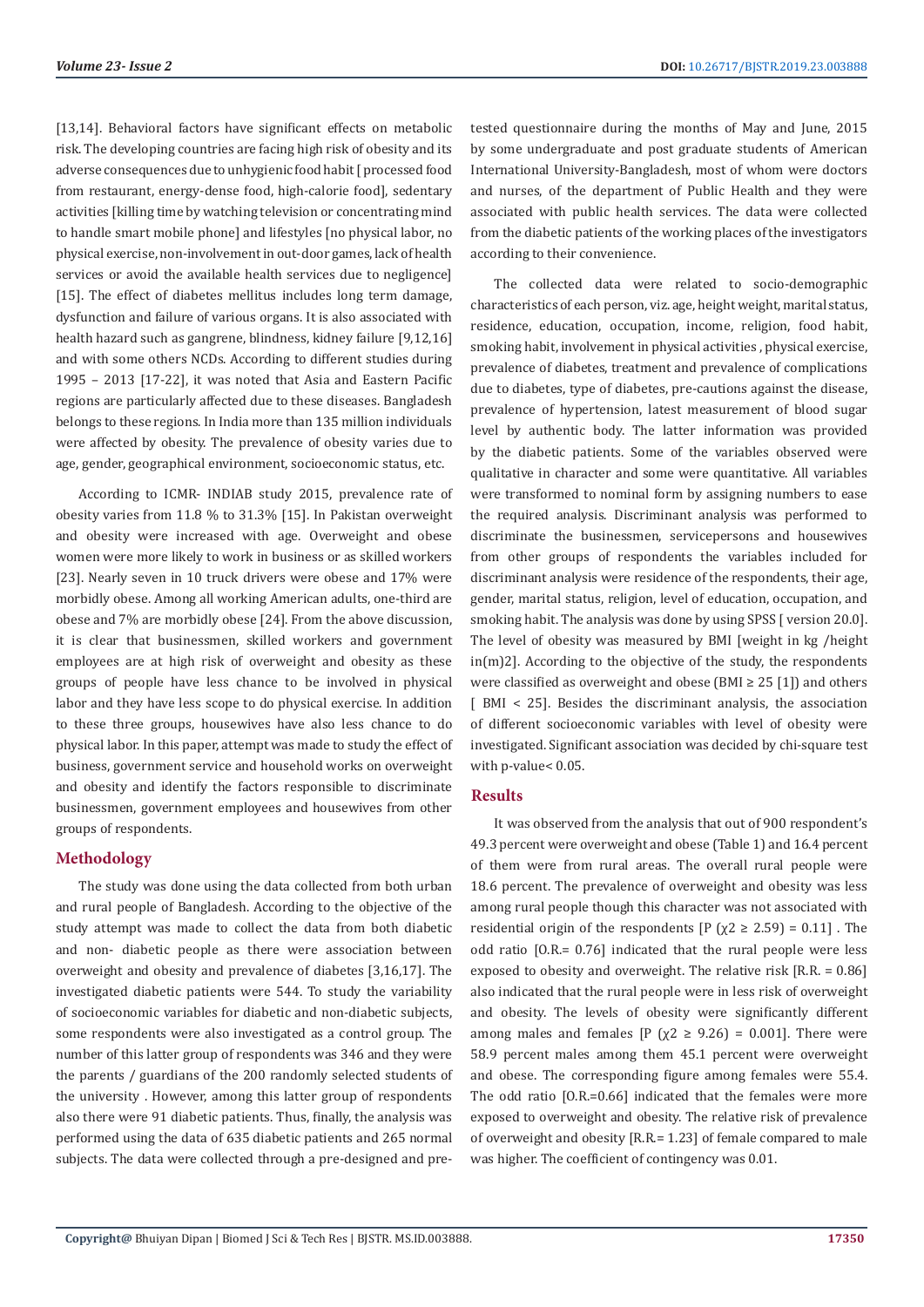|                               |             | Prevalence of Overweight and Obesity |                       |               |              |               |  |  |
|-------------------------------|-------------|--------------------------------------|-----------------------|---------------|--------------|---------------|--|--|
| <b>Socioeconomic Factors</b>  | <b>Yes</b>  |                                      | N <sub>o</sub>        |               | <b>Total</b> |               |  |  |
|                               | $\mathbf n$ | $\frac{0}{0}$                        | $\mathbf n$           | $\frac{0}{0}$ | $\mathbf n$  | $\frac{0}{0}$ |  |  |
| Residence                     |             |                                      |                       |               |              |               |  |  |
| Rural                         | 73          | 43.7                                 | 94                    | 56.3          | 167          | 18.6          |  |  |
| Urban                         | 371         | 50.6                                 | 362                   | 49.4          | 733          | 81.4          |  |  |
| Total                         | 444         | 49.3                                 | 456                   | 50.7          | 900          | 100.0         |  |  |
| Gender                        |             |                                      |                       |               |              |               |  |  |
| Male                          | 239         | 45.1                                 | 291                   | 54.9          | 530          | 58.9          |  |  |
| Female                        | 205         | 55.4                                 | 165                   | 44.6          | 370          | 41.1          |  |  |
| Marital status                |             |                                      |                       |               |              |               |  |  |
| Currently married             | 418         | 50.2                                 | 415                   | 49.8          | 833          | 92.6          |  |  |
| Single                        | 26          | 38.8                                 | 41                    | 61.2          | 67           | 7.4           |  |  |
| Religion                      |             |                                      |                       |               |              |               |  |  |
| Muslim                        | 385         | 49.1                                 | 399                   | 50.9          | 784          | 87.1          |  |  |
| Non-Muslim                    | 59          | 50.9                                 | 57                    | 49.1          | 116          | 12.9          |  |  |
|                               |             |                                      | Age groups (in years) |               |              |               |  |  |
| < 25                          | 6           | 31.6                                 | 13                    | 68.4          | 19           | 2.1           |  |  |
| $25 - 40$                     | 71          | 57.3                                 | 53                    | 42.7          | 124          | 13.8          |  |  |
| $40 - 50$                     | 155         | 55.2                                 | 126                   | 44.8          | 281          | 31.2          |  |  |
| $50+$                         | 212         | 44.5                                 | 264                   | 55.5          | 476          | 52.9          |  |  |
|                               |             |                                      | Level of education    |               |              |               |  |  |
| Illiterate                    | 16          | 44.4                                 | 20                    | 55.6          | 36           | 4.0           |  |  |
| Primary                       | 34          | 41.0                                 | 49                    | 59.0          | 83           | 9.2           |  |  |
| Secondary                     | 110         | 50.5                                 | 108                   | 49.5          | 218          | 24.2          |  |  |
| Graduate                      | 188         | 51.9                                 | 174                   | 48.1          | 362          | 40.2          |  |  |
| Higher                        | 96          | 47.8                                 | 105                   | 52.2          | 201          | 22.4          |  |  |
| Occupation                    |             |                                      |                       |               |              |               |  |  |
| <b>Business</b>               | 101         | 48.3                                 | 108                   | 51.7          | 209          | 23.2          |  |  |
| Service                       | 176         | 48.8                                 | 185                   | 51.2          | 361          | 40.1          |  |  |
| Housewife                     | 103         | 57.2                                 | 77                    | 42.8          | 180          | 20.0          |  |  |
| Others                        | 64          | 42.7                                 | 86                    | 57.3          | 150          | 16.7          |  |  |
| Type of work                  |             |                                      |                       |               |              |               |  |  |
| No physical labor             | 341         | 50.7                                 | 332                   | 49.3          | 673          | 74.8          |  |  |
| Physical labor                | 103         | 45.4                                 | 124                   | 54.6          | 227          | 25.2          |  |  |
| <b>Smoking habit</b>          |             |                                      |                       |               |              |               |  |  |
| Yes                           | 130         | 46.1                                 | 152                   | 53.9          | 282          | 31.3          |  |  |
| $\rm No$                      | 314         | 50.8                                 | 304                   | 49.2          | 618          | 68.7          |  |  |
| <b>Prevalence of Diabetes</b> |             |                                      |                       |               |              |               |  |  |
| Yes                           | 318         | 50.1                                 | 317                   | 49.9          | 635          | 70.6          |  |  |
| $\rm No$                      | 126         | 47.5                                 | 129                   | 52.5          | 265          | 29.4          |  |  |

# **Table 1:** Distribution of respondents by prevalence of overweight and obesity and some socioeconomic factors.

Among the respondent's 92.6 percent were married and 50.2 percent of them were overweight and obese. The corresponding figure among the single respondents during investigation was 38.8. This differentials in prevalence of overweight and obesity among married and single respondents were not significant  $p(7\chi^2 \ge 3.21) = 0.07$ . However, the odd ratio [O.R.= 1.59] indicated

that the married subjects were around 60 percent more exposed to prevalence of overweight and obesity compared to single subjects. Their relative risk of becoming obese and overweight was 29 percent more than that of single subjects [R.R. = 1.29]. Most of the investigated units (87.1%) were Muslim and 49.1 percent of them were overweight and obese. The corresponding figure for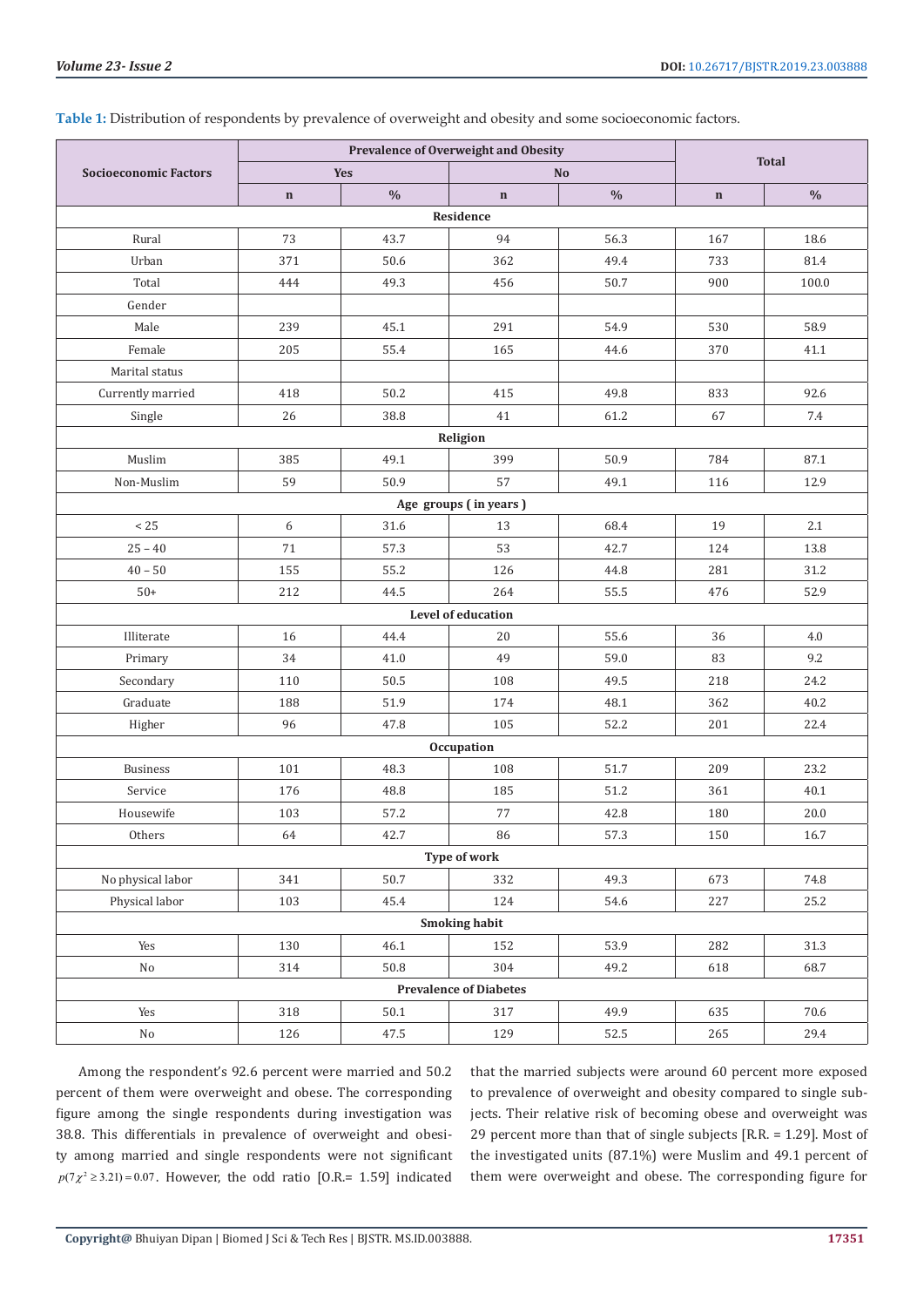non-Muslims was 50.9. These figures indicated that prevalence of overweight and obesity were similar for both the religious groups [p-value = 0. 936]. The odd ratio [O.R.= 0.93] indicated that both the religious groups were similarly exposed to overweight and obesity and their relative risk [R.R = 0.97] was not different. It was noted that 45.0 percent adults were in the age group 25 – 50 years and 55.8 percent of them were overweight and obese. The corresponding percentage among adults of other age groups was 44.0.

These results indicated that prevalence of overweight and obesity was not associated with the variation in the age groups [. p- value > 0.05]. However, the adults of age groups 25 – 50 years were 60 percent more exposed to overweight and obesity compared to the adults of other ages [O.R. = 1.60] and their relative risk was 68 percent more [R.R = 1.68]. The investigated adults were mostly graduate and higher educated (62.6%) and 50.4 percent of them were overweight and obese. The corresponding figure among respondents up to secondary level education was 47.5. It indicated that prevalence of overweight and obesity was higher among higher educated adults though the differentials in prevalence rate according to different levels of education were not statistically significant  $\chi^2$  = 3.8,  $\rho$  –*value* > 0.05. However, graduate and higher educated adults were almost similarly exposed compared to adults educated up to secondary level [O.R. = 1.13]. The relative risk was also not higher for the graduate and higher educated adults [R.R. = 1.06].

According to the objective of the study the investigated adults were classified into 4 classes, viz.

- 1. Businessmen,
- 2. Service holders,
- 3. Housewives , and
- 4. Others by their profession.

The percentages of these adults were 23.2, 40.1, 20.0 and 16.7, respectively. The rate of prevalence of overweight and obesity among the first two professional groups was 0.495. This rate among the last group of adults was 0.427. In that sense, higher rate of overweight and obesity was noted among those adults who had less scope to be involved physical activities. But these differences in proportions of overweight and obesity among the different adults were not statistically significant  $\left[ \chi^2 = 7.23 \right]$ , p-value > 0.05 ]. However, businessmen, servicepersons and housewives together were 38 percent more exposed to become overweight and obese compared to other group of adults O.R.= 1.38]. Their relative risk was also more by 19 percent [R.R.= 1.19].

Among the investigated adult's 74.8 percent did not do any physical work. The prevalence rate of overweight and obesity among these adults was 0.507. The corresponding figure among the adults who were involved in physical labor was 0.454. But this difference in proportions was not statistically significant as  $\chi^2$  = 1.90 with p-value > 0.10. However, those who did not do any physical

labor were more exposed by 23 percent to overweight and obesity [O.R.= 1.23]. Their relative risk was also higher by 12 percent [R.R. = 1.12]. Most of the adults were non-smokers (68.7%). But 50.8 percent of them were overweight and obese. The corresponding figure among smokers was 46.1. This difference in proportions among overweight and obese adults according to smoking habit was not significant as  $\chi^2$  = 0.03, p-value > 0.10. The odd ratio [O.R.= 0.83] and relative risk [R.R = 0.91] indicated that the smokers and non-smokers had similar risk of overweight and obesity. A big group ( 70.6%) of investigated adults were diabetic patients. Among them the prevalence rate of overweight and obesity was 50.1 percent. The corresponding figure among non-diabetic subjects was 47.5. This difference in proportions of prevalence of overweight and obesity among diabetic patients and normal subjects was not significant as  $= 0.03$  with p -value > 0.05. The odd ratio [O.R.= 1.11] and relative risk [R.R.=1.05] also indicated that both diabetic patients and normal subjects were almost at similar risk of overweight and obesity.

#### **Discriminant Analysis**

According to the objective of the study it was decided to discriminate the investigated adults according to their profession which is free of physical labor. But during analysis, it was noted that except the variable gender no other variable was associated with prevalence of overweight and obesity. Thus, planned discriminant analysis was not done, rather the analysis was performed to discriminate adults according to their type of work. The type of work was two, viz. (i) work with physical labor, and (ii) work without physical labor. The variables included for discriminant analysis were residence, age, gender, marital status, religion, education, smoking habit and prevalence of diabetes. As there were two groups of adults, one discriminant function was derived. This function was significant as Wilk's  $= 0.77$ , and the corresponding  $\chi^2$  = 265.32, p-value = 0.000. It indicated that the two groups of adults were significantly different, and the difference was noted in respect of gender of the adults. The coefficients of the discriminant function and the correlation coefficients of the variables with discriminant function score were shown in (Table 2).

| Table 2: Coefficient of discriminant function and pooled within |  |  |
|-----------------------------------------------------------------|--|--|
| groups correlation.                                             |  |  |

| <b>Variables</b>          | <b>Discriminant</b><br>coefficient | <b>Correlation coefficients of</b><br>variables with discriminant<br>function score |  |  |
|---------------------------|------------------------------------|-------------------------------------------------------------------------------------|--|--|
| Residence                 | $-0.225$                           | $-0.217$                                                                            |  |  |
| Religion                  | 0.012                              | 0.008                                                                               |  |  |
| Age                       | 0.521                              | 0.411                                                                               |  |  |
| Marital status            | $-0.452$                           | $-0.511$                                                                            |  |  |
| Gender                    | 0.556                              | $0.711*$                                                                            |  |  |
| Education                 | $-0.276$                           | $-0.334$                                                                            |  |  |
| Smoking habit             | $-0.012$                           | $-0.015$                                                                            |  |  |
| Prevalence of<br>diabetes | 0.355                              | 0.442                                                                               |  |  |

Note: Significant correlation.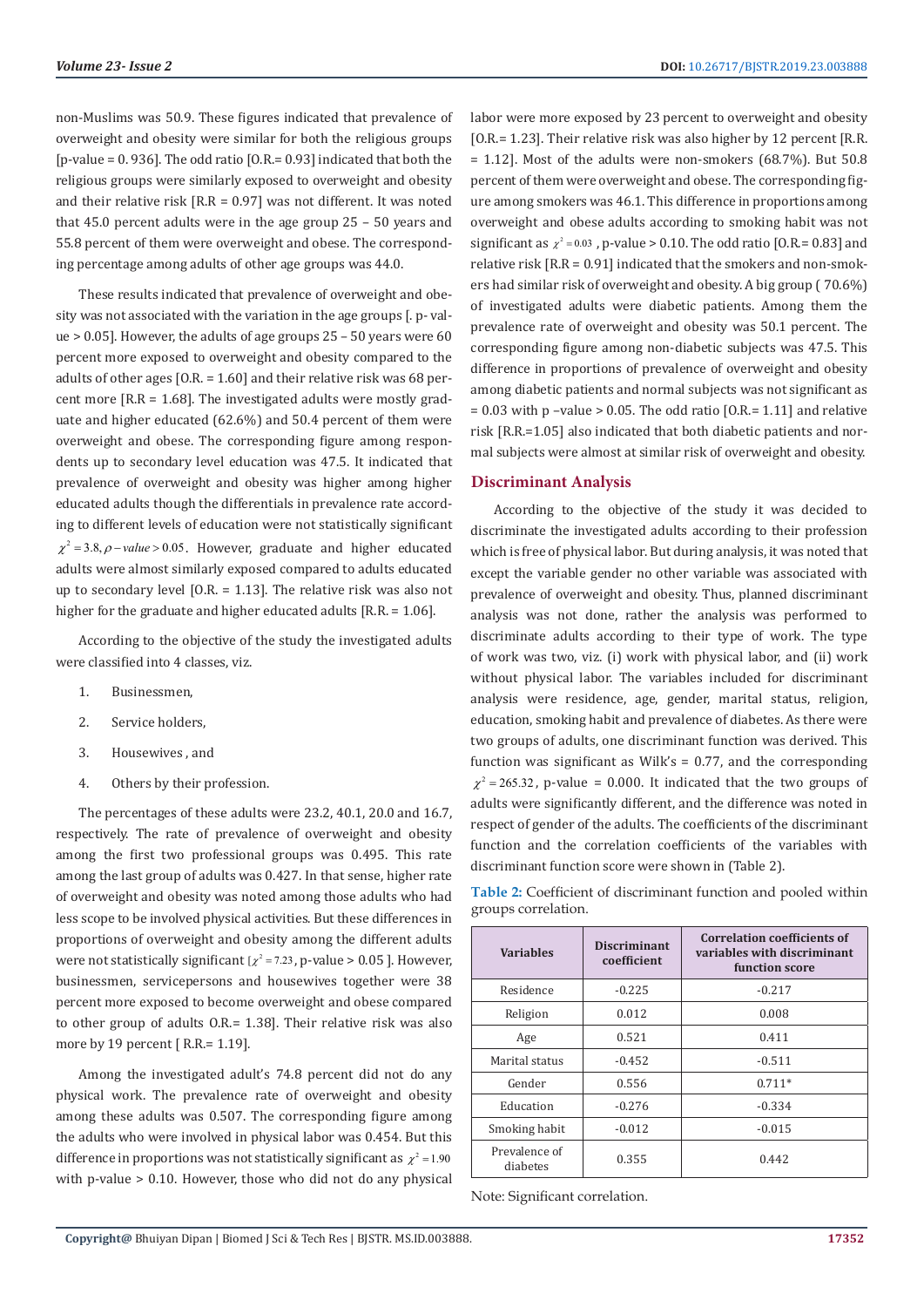### **Discussion**

The analysis presented here was based on data collected from 900 adults. They were classified by the prevalence of overweight and obesity and others. In the first group there were 444 adults and in the second group there were 456 adults. Among the investigated units 635 were diabetic patients and 265 were normal subjects. The data were collected mostly by the doctors and nurses from their working places according to the convenient sampling plan. The prevalence of overweight and obesity was significantly associated with gender. Females were more exposed to overweight and obesity. Married subjects and adults of age group 25 -50 years were at higher risk of overweight and obesity. Businessmen, servicepersons, and housewives together were at more risk of overweight and obesity. Overweight and obesity were risk factors for adults who did not do any physical labor.

### **Conclusion**

The analytical results contained in the paper were based on data collected from 900 adults investigated by some doctors and nurses according to convenient sampling design. These adults were classified into two groups according to their level of BMI. In one group there were 444 adults who had BMI  $\geq$  25. This group was termed as overweight and obese [1]. In another group there were 456 adults who had BMI < 25. The objective of the study was to investigate the risk factors among the adults who were not involved in any activities which are physical labor intensive. Usually, the businessmen, servicepersons, skilled workers and housewives were not directly involved in any work which is physical labor intensive [23,24]. Thus, it was assumed that the above-mentioned group of adults were at more risk of overweight and obesity. The analysis showed that the prevalence of overweight and obesity was higher among females. No other social characters were associated with prevalence of overweight and obesity. The study indicated that non-involvement in any activities which were physical labor intensive was not significantly associated with overweight and obesity. But higher risk prevailed for these groups of adults in respect of education and profession. Married persons and persons of age group 25 – 50 years were more exposed towards overweight and obesity.

The prevalence of overweight and obesity cannot be avoided, but rate of prevalence can be reduced by suggesting the adults to be alert against the problem. This can be done, if

- 1. Everybody takes, if possible, healthy and homemade food and avoid the restaurant/ fast food as per as possible,
- 2. Everybody be vigilant against increase of body weight,
- 3. Everybody should be encouraged to do some sorts of physical labor / physical exercise whenever they find free time,
- 4. Public health authority can motivate the people so that they can avoid the danger of overweight and obesity.

#### **References**

- 1. WHO (2018) WHO/News –Room/fact-sheets/detail/ obesity and overweight 2016?
- 2. Obesity Complications, Mayo Clinic.
- 3. (2018) The Top 10 Causes of Death WHO Retrieved .
- 4. Silink M, Tuomilehto J (2011) Prevention and control of diabetes with a focus on low-and middle-income countries Paper 6 A Prioritized research agenda for prevention and control of NCDs.
- 5. [Dhurandhar N V \(2004\) Contribution of pathogene in human obesity.](https://www.ncbi.nlm.nih.gov/pubmed/15334180/) [Drug News and Perspectives 17\(5\): 307-313.](https://www.ncbi.nlm.nih.gov/pubmed/15334180/)
- 6. [Berg C, Rosengren A, Aires N, Lappas G, Torén K, et al. \( 2005 \) Trends](https://www.ncbi.nlm.nih.gov/pubmed/15852045) [in overweight and obesity from 1985-2002 I Gotenberg West Sweden.](https://www.ncbi.nlm.nih.gov/pubmed/15852045) [Inter Jour Obesity 29\(8\): 916-924.](https://www.ncbi.nlm.nih.gov/pubmed/15852045)
- 7. [Skliros EA, Merkoures P, Sotiro poulos A, Xipnitos C, Liva H, et al. \(2008\)](https://www.ncbi.nlm.nih.gov/pubmed/18454761) [The relationship between body mass index and hypertension in elderly](https://www.ncbi.nlm.nih.gov/pubmed/18454761) [Greeks, The Nemea Primary Care Study. Jour Amer Geriatrics Soc 56\(5\):](https://www.ncbi.nlm.nih.gov/pubmed/18454761) [954-955.](https://www.ncbi.nlm.nih.gov/pubmed/18454761)
- 8. [Kushal N \(2009\) Adversities of accumulation? Prevalence of obesity](https://onlinelibrary.wiley.com/doi/abs/10.1002/hec.1368) [among immigrants. Health Economics 18\(3\): 291-303.](https://onlinelibrary.wiley.com/doi/abs/10.1002/hec.1368)
- 9. [Prasad SB, Fahrtash F, Malaiapan Y, Meredith IT, Cameron J, et al. \(2010\)](https://www.ncbi.nlm.nih.gov/pubmed/19356813) [Obesity and metabolic syndrome in patients with acute myocardial](https://www.ncbi.nlm.nih.gov/pubmed/19356813) [infraction. Int Jour of Card 144\(3\): 450-451.](https://www.ncbi.nlm.nih.gov/pubmed/19356813)
- 10. [Redon J I, Cifkova R, Laurant S, Nilsson P, Narkiewicz K, et al. \(2008\) The](https://www.ncbi.nlm.nih.gov/pubmed/18806611) [metabolic syndrome in hypertension: European Society of Hypertension](https://www.ncbi.nlm.nih.gov/pubmed/18806611) [Position Statement. Jour of Hypertension 26\(10\): 1891-1900.](https://www.ncbi.nlm.nih.gov/pubmed/18806611)
- 11. [Basen Engquist K, Chang M \(2011\) Obesity and cancer risk: recent](https://www.ncbi.nlm.nih.gov/pubmed/21080117) [review and evidence. Curr Oncol Rep 13\(1\): 71-76.](https://www.ncbi.nlm.nih.gov/pubmed/21080117)
- 12. [Bertino B, Ardiri A M, Ali F T, Boemi P M, Cilio D, et al. \(2006\) Obesity](https://www.ncbi.nlm.nih.gov/pubmed/17108868) [and related diseases: an epidemiological study in Eastern Sicily. Minerva](https://www.ncbi.nlm.nih.gov/pubmed/17108868) [Gastroenterol Dietol 52\(40\): 379-385.](https://www.ncbi.nlm.nih.gov/pubmed/17108868)
- 13. [Pulgaron E R \(2013\) Child obesity: a review of increased risk for physical](https://www.ncbi.nlm.nih.gov/pubmed/23328273) [and psychological combordities. Clin Ther 35\(1\): 18-32.](https://www.ncbi.nlm.nih.gov/pubmed/23328273)
- 14. [Sinha R, Fisch G, Teague B, Tamborlane W V, Banyas B, et al. \(2002\)](https://www.ncbi.nlm.nih.gov/pubmed/11893791) [Prevalence of impaired glucose tolerance among children and](https://www.ncbi.nlm.nih.gov/pubmed/11893791) [adolescents with a marked obesity. N Engl J Med 346\(11\): 802-810.](https://www.ncbi.nlm.nih.gov/pubmed/11893791)
- 15. [Ahirwar R, Mondal P R \(2019\) Prevalence of obesity in India : A](https://www.ncbi.nlm.nih.gov/pubmed/30641719) [systematic Review. Diabetes Metab Syndrom 13\(1\): 318-321.](https://www.ncbi.nlm.nih.gov/pubmed/30641719)
- 16. [Calamusa G, Amodio E, Costantino C, Maria D Pasquate, Viviana](https://ijphjournal.it/article/view/7539) [Gelsomino, et al. \(2012\) Body mass index and factors associated with](https://ijphjournal.it/article/view/7539) [overweight and obesity: a cross-sectional study of adult subjects living](https://ijphjournal.it/article/view/7539) [in a small city of Western Sicily \( Italy\). Italian Jour Pub Health 9\(3\):](https://ijphjournal.it/article/view/7539) [e7539.](https://ijphjournal.it/article/view/7539)
- 17. [Akter S, Rahaman M M, Sarah K A, Sultan P \(2014\) Prevalence of diabetes](https://www.ncbi.nlm.nih.gov/pmc/articles/PMC3949596/) [and pre-diabetes and their risk factors among Bangladeshi adults: A](https://www.ncbi.nlm.nih.gov/pmc/articles/PMC3949596/) [Nationwide survey. Bulletin of the WHO 92\(3\): 204-213.](https://www.ncbi.nlm.nih.gov/pmc/articles/PMC3949596/)
- 18. [Rahim M A, Hussain A, Azad Khan A K, Sayed MA, Keramat Ali S M, et](https://www.ncbi.nlm.nih.gov/pubmed/17187890) [al. \(2007\) Rising prevalence of type-II diabetes in rural Bangladesh: A](https://www.ncbi.nlm.nih.gov/pubmed/17187890) [population-based study. Diabetes Research and Clinical Practice 77\(2\):](https://www.ncbi.nlm.nih.gov/pubmed/17187890) [300 -305.](https://www.ncbi.nlm.nih.gov/pubmed/17187890)
- 19. [Shera A S, Rafique G, Khawja I A, Baqai S, King S, et al. \(1999\) Pakistan](https://www.ncbi.nlm.nih.gov/pubmed/10414940) [National Diabetic Survey: Prevalence of Glucose Intolerance and](https://www.ncbi.nlm.nih.gov/pubmed/10414940) [Associated Factors in Beluchistan Province. Diabetes Research Clinical](https://www.ncbi.nlm.nih.gov/pubmed/10414940) [Practice 44\(1\): 49-58.](https://www.ncbi.nlm.nih.gov/pubmed/10414940)
- 20. [Yang W, Lu J, Weng J, Jia W, Xiao J, et al. \(2010\) Prevalence of diabetes](https://www.ncbi.nlm.nih.gov/pubmed/20335585) [among men and women in China. The N Eng J Med 362: 1090-1101.](https://www.ncbi.nlm.nih.gov/pubmed/20335585)
- 21. [Zahng H, Xu J, Dahi A K, Xu Z, Wang H, et al. \(2013\) Relation of](https://www.ncbi.nlm.nih.gov/pubmed/23397898) [socioeconomic status to impaired fasting glucose and type-II diabetes:](https://www.ncbi.nlm.nih.gov/pubmed/23397898) [Findings based on a large population-based cross-sectional study in](https://www.ncbi.nlm.nih.gov/pubmed/23397898) [Tianjin, china. Diabetic Medicine 30\(5\): e157-62.](https://www.ncbi.nlm.nih.gov/pubmed/23397898)